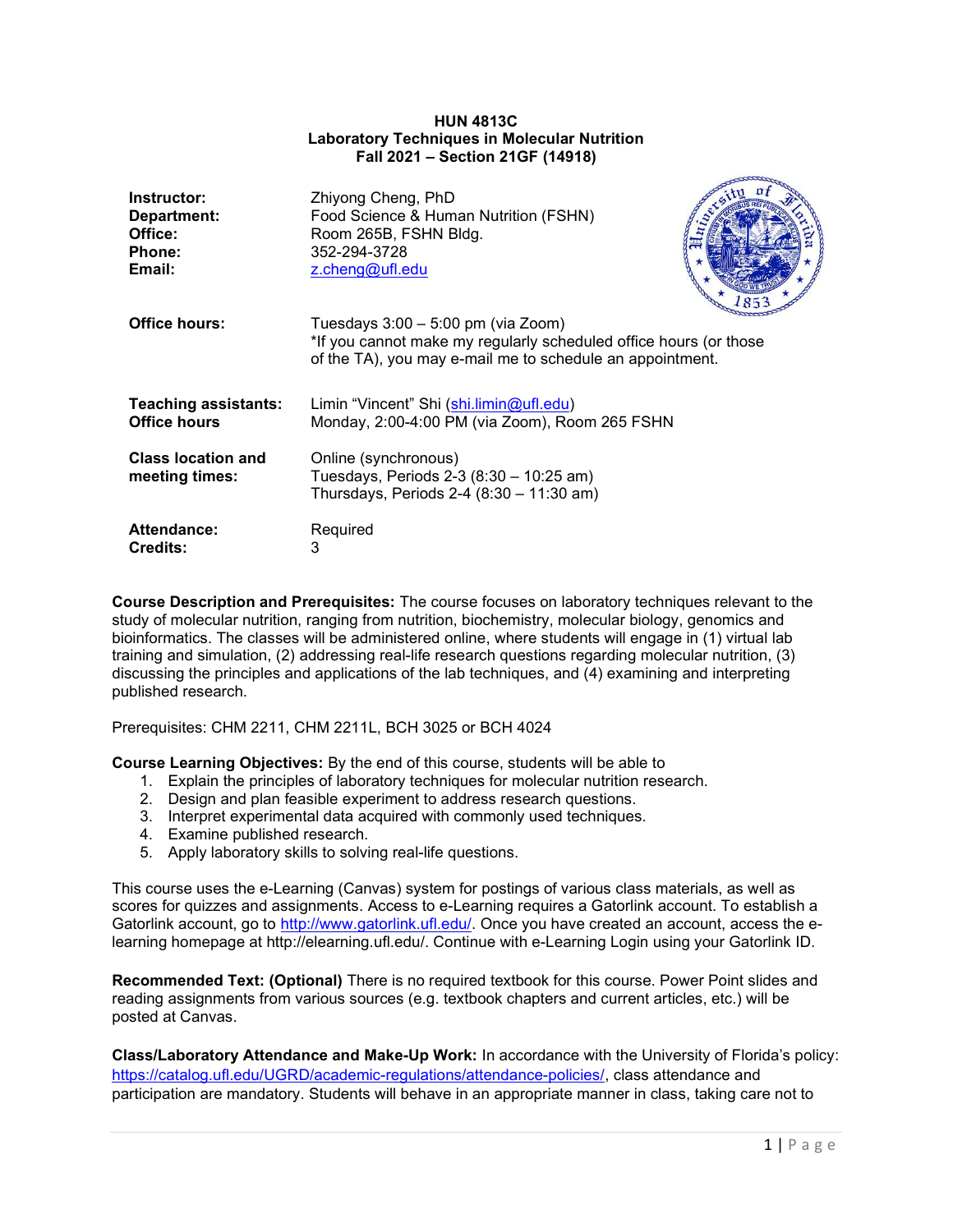disrupt other students' learning activities. Students are asked to be punctual and submit assignments on time. Make-up work and assignments are consistent with university policies (visit the link shown above).

Student Evaluation: The assessments will be comprised of 6 quizzes (25 points each), 7 research reflections (8 points each), 7 instruction-guided experiment simulations (8 points each), 1 paper - project design (50 points), 1 oral presentation - project design (40 points), and class participation (48 points). All assessments will be administered in class. Quizzes will be closed book and timed (40 min) and administered at Canvas. Each quiz will consist of 8 'choose an answer among multiple choices' questions and 2 short-answer questions. Assignment instructions and grading rubrics will be posted at Canvas.Quizzes must be taken when scheduled. The lowest quiz grade will be dropped and five quiz grades will be counted towards the final grade (%). A missed quiz will count as the dropped quiz. Any other missed quizzes will result in a grade of "0" unless there are unavoidable extenuating circumstances (subject to our discretion) that can be documented to our satisfaction. Extenuating circumstances include unavoidable, unplanned situations such as illness (chart note from physician or clinic; vague notes such as "was seen" are not acceptable); family death (dated obituary); accident (police report); or an interview at a professional school (official invitation), etc. An excused, documented absence from a quiz will result in the grade for the missed quiz being calculated as the average of the other quizzes. Class participation is highly valued and will be graded according to class attendance, preparedness for the class (functional camera and audio for activities and discussions), and contribution to class activities and discussions.

| Grade Breakdown                                       | Points |
|-------------------------------------------------------|--------|
| Quizzes $(25 \text{ pts} \times 6)$                   | 150    |
| Reflections (8 pts x 7)                               | 56     |
| Instruction-guided experiment simulations (8 pts x 7) | 56     |
| Research proposal - oral presentation (40 pts)        | 40     |
| Research proposal – final paper (50 pts)              | 50     |
| Class participation (48 pts)                          | 48     |
| Total                                                 | 400    |

Grading scale (Grades are not curved or negotiable)

| $A = 370 - 400$                | $A = 358 - 369$ | $B + 346 - 357$                                               | $B = 330 - 345$  | $B - 318 - 329$ $C + 306 - 317$          | 76 5-79 25 |
|--------------------------------|-----------------|---------------------------------------------------------------|------------------|------------------------------------------|------------|
| 92.5-100%                      | 89 5-92 25%     | 86.5-89.25%                                                   | $182.5 - 86.25%$ | 79.5-82.25%                              |            |
| $C = 290-305$<br>l 72.5-76.25% | 69.5-72.25%     | $C - 278 - 289$   D+ = 266-277   D = 250-265<br>  66.5-69.25% | L 62 5-66 25%    | $D = 238 - 249$ $E = 238$<br>59.5-62.25% | <59.5%     |

Current UF Grading Policies: Please see the following link for information on grade point equivalencies: https://catalog.ufl.edu/UGRD/academic-regulations/grades-grading-policies/

Instructor-Initiated Recording of Class: Our class sessions may be audio visually recorded for students in the class to refer back and for enrolled students who are unable to attend live. Students who participate with their camera engaged or utilize a profile image are agreeing to have their video or image recorded. If you are unwilling to consent to have your profile or video image recorded, be sure to keep your camera off and do not use a profile image. Likewise, students who un-mute during class and participate orally are agreeing to have their voices recorded. If you are not willing to consent to have your voice recorded during class, you will need to keep your mute button activated and communicate exclusively using the "chat" feature, which allows students to type questions and comments live. The chat will not be recorded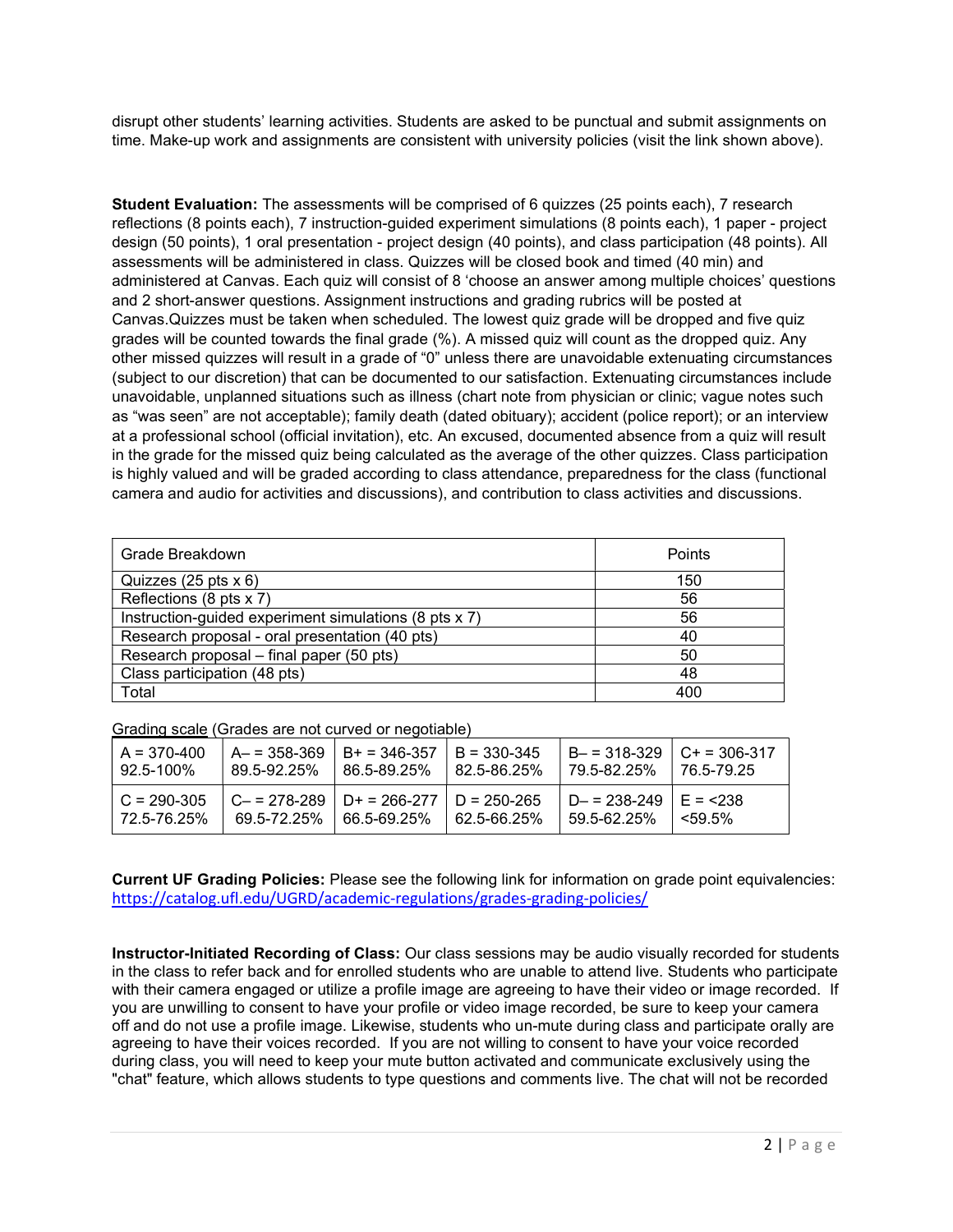or shared. As in all courses, unauthorized recording and unauthorized sharing of recorded materials is prohibited.

In-class Recording by Students: Students are allowed to record video or audio of class lectures. However, the purposes for which these recordings may be used are strictly controlled. The only allowable purposes are (1) for personal educational use, (2) in connection with a complaint to the university, or (3) as evidence in, or in preparation for, a criminal or civil proceeding. All other purposes are prohibited. Specifically, students may not publish recorded lectures without the written consent of the instructor. A "class lecture" is an educational presentation intended to inform or teach enrolled students about a particular subject, including any instructor-led discussions that form part of the presentation, and delivered by any instructor hired or appointed by the University, or by a guest instructor, as part of a University of Florida course. A class lecture does not include lab sessions, student presentations, clinical presentations such as patient history, academic exercises involving solely student participation, assessments (quizzes, tests, exams), field trips, private conversations between students in the class or between a student and the faculty or lecturer during a class session.

Publication without permission of the instructor is prohibited. To "publish" means to share, transmit, circulate, distribute, or provide access to a recording, regardless of format or medium, to another person (or persons), including but not limited to another student within the same class section. Additionally, a recording, or transcript of a recording, is considered published if it is posted on or uploaded to, in whole or in part, any media platform, including but not limited to social media, book, magazine, newspaper, leaflet, or third party note/tutoring services. A student who publishes a recording without written consent may be subject to a civil cause of action instituted by a person injured by the publication and/or discipline under UF Regulation 4.040 Student Honor Code and Student Conduct Code.

Lecture materials and other information are the property of the University of Florida and the course instructor and may not be used for any commercial purpose. Students found in violation may be subject to disciplinary action under the University's Student Conduct Code. Only students formally registered for the course are permitted to attend lectures and take exams.

We the members of the University of Florida community pledge to hold ourselves and our peers to the highest standards of honesty and integrity.

Academic Honesty: As a student at the University of Florida, you have committed yourself to uphold the Honor Code, which includes the following pledge: "We, the members of the University of Florida community, pledge to hold ourselves and our peers to the highest standards of honesty and integrity." You are expected to exhibit behavior consistent with this commitment to the UF academic community, and on all work submitted for credit at the University of Florida, the following pledge is either required or implied: "On my honor, I have neither given nor received unauthorized aid in doing this assignment."

It is assumed that you will complete all work independently in each course unless the instructor provides explicit permission for you to collaborate on course tasks (e.g. assignments, papers, quizzes, exams). Furthermore, as part of your obligation to uphold the Honor Code, you should report any condition that facilitates academic misconduct to appropriate personnel. It is your individual responsibility to know and comply with all university policies and procedures regarding academic integrity and the Student Honor Code. Violations of the Honor Code at the University of Florida will not be tolerated. Violations will be reported to the Dean of Students Office for consideration of disciplinary action. For more information regarding the Student Honor Code, please see: http://www.dso.ufl.edu/sccr/process/student-conducthonor-code.

Software Use: All faculty, staff and students of the university are required and expected to obey the laws and legal agreements governing software use. Failure to do so can lead to monetary damages and/or criminal penalties for the individual violator. Because such violations are also against university policies and rules, disciplinary action will be taken as appropriate.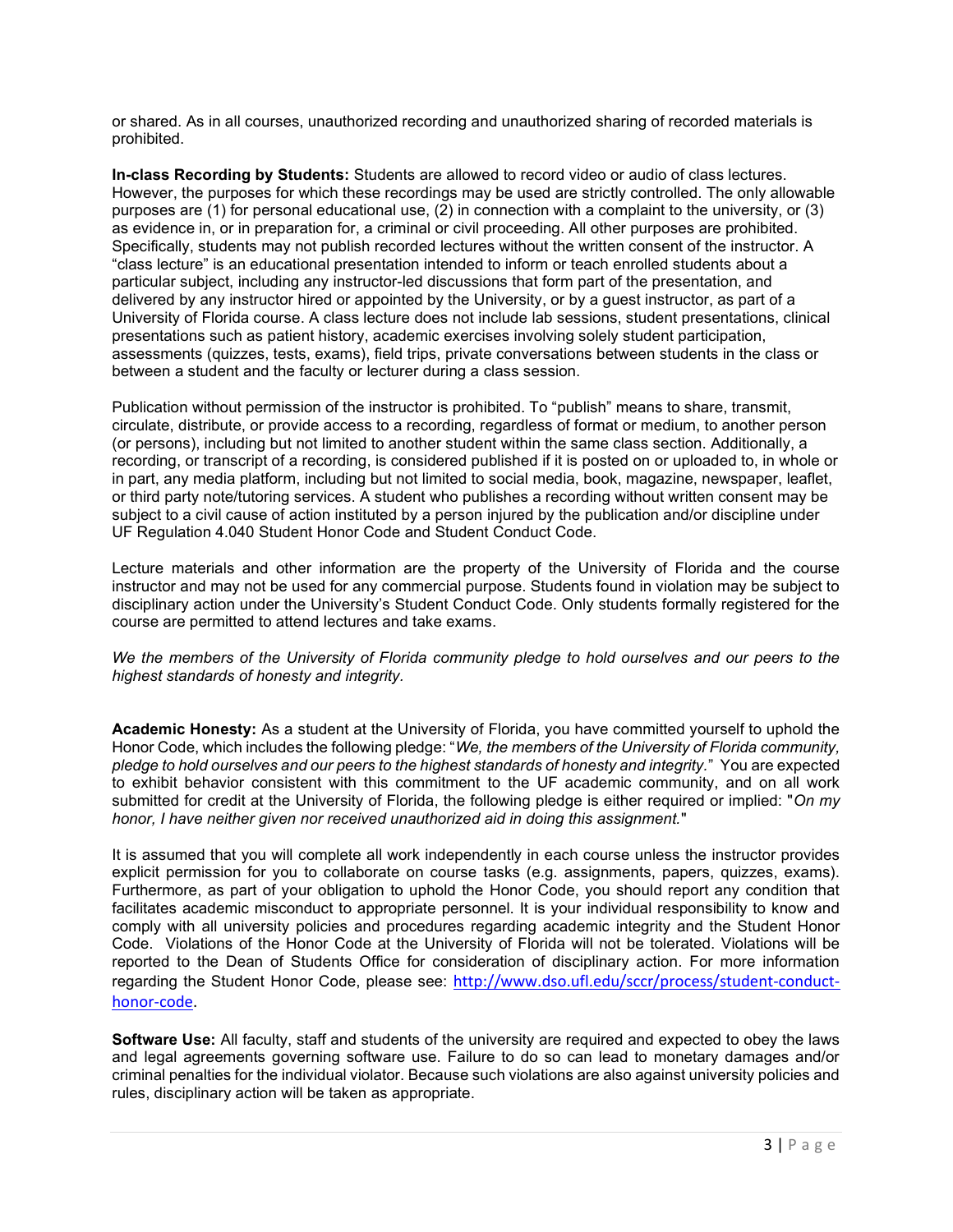Email: Students are required to check their email account(s) daily (at least Monday through Friday) and respond to course/program related requests, inquiries, etc. in a timely manner.

Course Evaluation: Student assessment of instruction is an important part of efforts to improve teaching and learning. At the end of the semester, students are expected to provide feedback on the quality of instruction in this course using a standard set of university and college criteria. Students are expected to provide professional and respectful feedback on the quality of instruction in this course by completing course evaluations online via GatorEvals. Guidance on how to give feedback in a professional and respectful manner is available at: https://gatorevals.aa.ufl.edu/students/. Students will be notified when the evaluation period opens and can complete evaluations through the email they receive from GatorEvals, in their Canvas course menu under GatorEvals, or via https://ufl.bluera.com/ufl/. Summaries of course evaluation results are available to students at: https://gatorevals.aa.ufl.edu/public-results/.

Services for Students with Disabilities: The Disability Resource Center coordinates the needed accommodations of students with disabilities. This includes registering disabilities, recommending academic accommodations within the classroom, accessing special adaptive computer equipment, providing interpretation services and mediating faculty-student disability related issues. Students requesting classroom accommodation must first register with the Dean of Students Office. The Dean of Students Office will provide documentation to the student who must then provide this documentation to the Instructor when requesting accommodation. Contact information: 0001 Reid Hall, 352-392-8565, www.dso.ufl.edu/drc/

Campus Helping Resources: Students experiencing crises or personal problems that interfere with their general wellbeing are encouraged to utilize the university's counseling resources. The Counseling & Wellness Center provides confidential counseling services at no cost for currently enrolled students. Resources are available on campus for students having personal problems or lacking clear career or academic goals, which interfere with their academic performance.

- University Counseling & Wellness Center: Counseling Services, Groups and Workshops, Outreach and Consultation, Self-Help Library, Wellness Coaching. 3190 Radio Road, 352-392-1575, www.counseling.ufl.edu/cwc/
- U Matter We Care: If you or someone you know is in distress, please contact us at 352-392-1575 or visit www.umatter@ufl.edu to refer or report a concern and a team member will reach out to the student in distress.
- Career Connections Center: First Floor JWRU, 352-392-1601, https://career.ufl.edu/
- Student complaints: Residential Course: https://sccr.dso.ufl.edu/policies/student-honor-code-studentconduct-code/. Online Course: http://www.distance.ufl.edu/student-complaint-process
- Student Health Care Center: Call 352-392-1161 for 24/7 information to help you find the care you need or visit www.shcc.ufl.edu/.

University Police Department: Call 352-392-1111 (or 9-1-1 for emergencies) or visit www.police.ufl.edu/. UF Health Shands Emergency Room / Trauma Center: For immediate medical care call 352-733-0111

or go to the emergency room at 1515 SW Archer Road, Gainesville, FL 32608; www.ufhealth.org/emergency-room-trauma-center.

Field and Fork Food Pantry located behind the FSHN Bldg (520 Newell Dr) is available to assist members of the campus community who experience food insecurity.

Student Success Initiative http://studentsuccess.ufl.edu

Your well-being is important to the University of Florida. The U Matter, We Care initiative is committed to creating a culture of care on our campus by encouraging members of our community to look out for one another and to reach out for help if a member of our community is in need. If you or a friend is in distress, please contact umatter@ufl.edu so that the U Matter, We Care Team can reach out to the student in distress. Nighttime and weekend crisis counselors are available by phone at 352-392-1575. The U Matter, We Care Team can help connect students to the many other helping resources available including, but not limited to, Victim Advocates, Housing staff, and the Counseling and Wellness Center. Please remember that asking for help is a sign of strength. In case of emergency, call 9-1-1.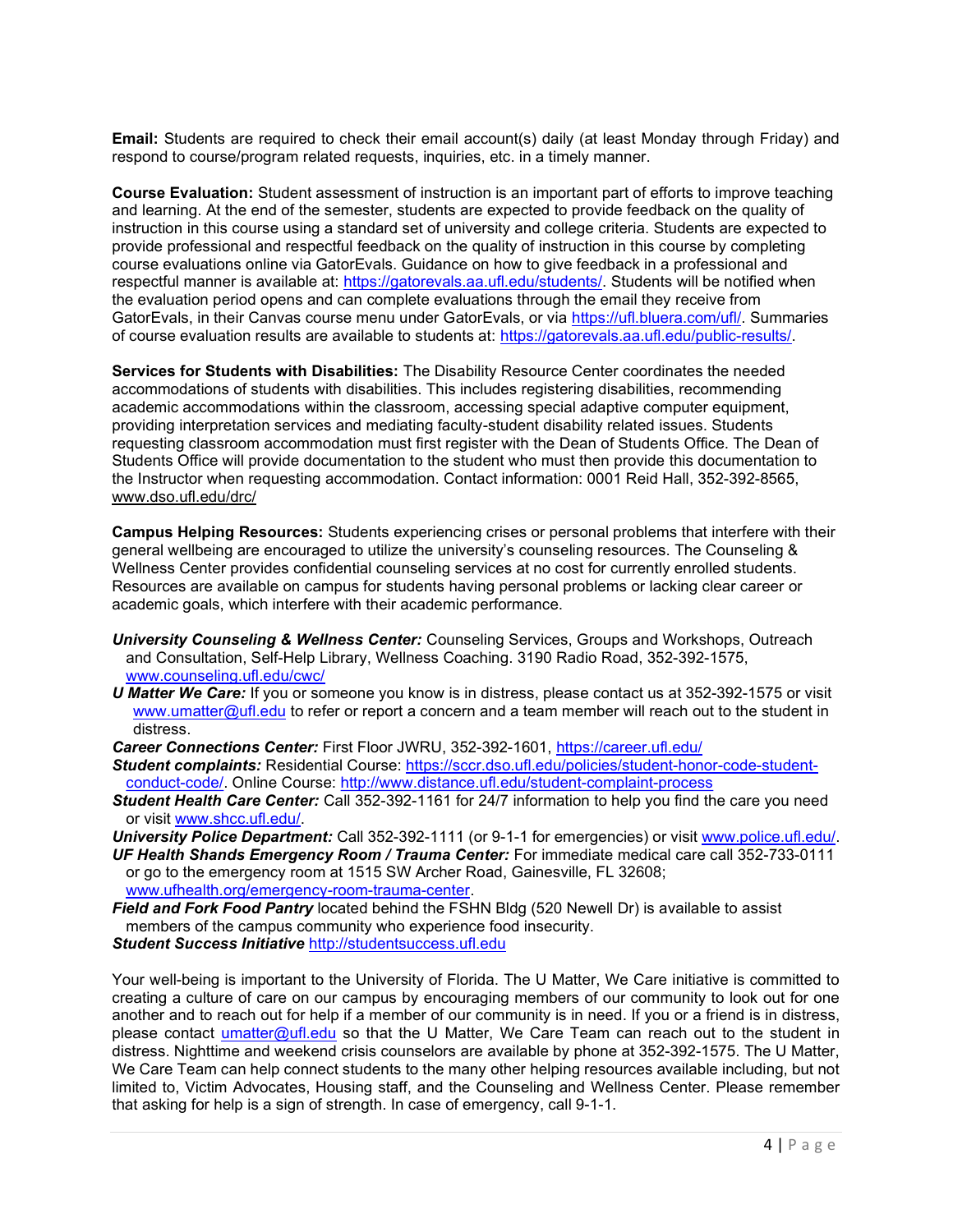Topics and Schedule: (subject to change)

| <b>Classes/Dates</b> | <b>Topics</b>                                                                                                                                                                                                                                                                                                              | <b>Notes</b>                                              |
|----------------------|----------------------------------------------------------------------------------------------------------------------------------------------------------------------------------------------------------------------------------------------------------------------------------------------------------------------------|-----------------------------------------------------------|
| 1(8/24, T)           | Class overview<br>Logistics check for experiment simulation<br>Identifying your #1 research questions                                                                                                                                                                                                                      | Reflection 1                                              |
| 2(8/26, R)           | Approvals needed to carry out your studies<br>√ IRB (Institutional Review Board)<br>✓ IACUC (Institutional Animal Care and Use Committee)<br>✓ IBC (Institutional Biosafety Committee)<br>$\triangleright$ Working with a fume hood/biosafety cabinet<br>$\triangleright$ Preserving biological samples at low temperature | Simulation 1                                              |
| 3(8/31, T)           | Key factors to consider for project design<br>$\checkmark$ Study design<br>$\checkmark$ Sample size<br>$\checkmark$ Sampling bias<br>$\checkmark$ Variable control                                                                                                                                                         |                                                           |
| 4(9/2, R)            | General lab techniques<br>$\bullet$<br>$\checkmark$ Sample transfer and handling<br>$\triangleright$ Pipetting with micropiptettor<br>$\triangleright$ Pipetting with serological pipettors<br>$\checkmark$ Sample preparation with centrifuges                                                                            | Case study<br>Schedule<br>proposal<br>outline<br>meetings |
| 5(9/7, T)            | Overview of commonly measured parameters<br>$\checkmark$ Nutrients and metabolites<br>$\checkmark$ Gene expression and variants<br>$\checkmark$ Proteins (enzymes, transporters, signal molecules)<br>$\triangleright$ Hormones and signaling pathways                                                                     | Reflection 2                                              |
| 6(9/9, R)            | My research proposal outline $-1$ on 1 meetings (I)                                                                                                                                                                                                                                                                        |                                                           |
| 7(9/14, T)           | My research proposal outline- 1 on 1 meetings (II)                                                                                                                                                                                                                                                                         |                                                           |
| 8(9/16, R)           | From nutrients to life: the roles of genes and proteins<br>Protein-centered lab techniques (I)<br>$\checkmark$ Spectrophotometry (total protein analysis)<br>$\checkmark$ Mass spectrometry (m/z)<br>$\triangleright$ Proteomics                                                                                           | Quiz 1                                                    |
| 9(9/21, T)           | Protein-centered lab (I)<br>Spectrophotometry (Protein determination)<br>Microplate reader<br><b>HPLC</b><br>$\checkmark$                                                                                                                                                                                                  | Simulation 2                                              |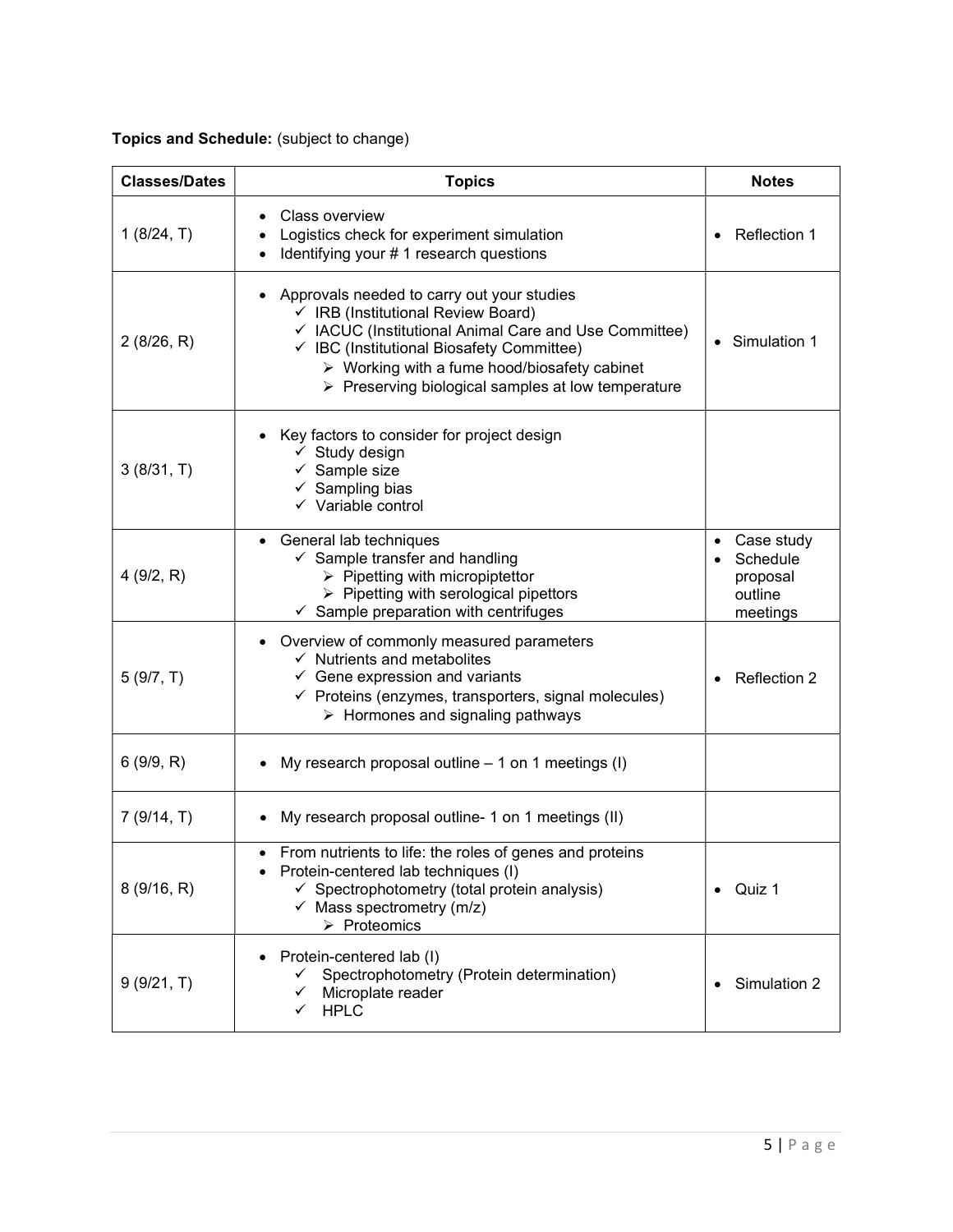| 10 (9/23, R)  | • Protein-centered lab techniques (II)<br>Introduction to immuno-assays<br>✓<br>WB<br>$\checkmark$<br><b>IHC/ICC/IF</b><br>$\checkmark$                                                                               | Reflection 3                            |
|---------------|-----------------------------------------------------------------------------------------------------------------------------------------------------------------------------------------------------------------------|-----------------------------------------|
| 11 (9/28, T)  | Protein-centered lab (II)<br>$\checkmark$ WB<br>V IHC/ICC/IF                                                                                                                                                          | Simulation 3                            |
| 12 (9/30, R)  | • Protein-centered lab techniques (III)<br>$\checkmark$ IP<br>$\checkmark$ ChIP and ChIPseq                                                                                                                           | Quiz 2                                  |
| 13 (10/5, T)  | Protein-centered lab (III)<br>$\checkmark$ IP<br>$\checkmark$ ChIP                                                                                                                                                    | Simulation 4                            |
| 14 (10/7, R)  | • Protein-centered lab techniques (IV)<br>$\checkmark$ ELISA and Protein array                                                                                                                                        | Reflection 4                            |
| 15 (10/12, T) | • Protein-centered lab (IV)<br>$\checkmark$ ELISA                                                                                                                                                                     | Simulation 5                            |
| 16 (10/14, R) | Gene-centered lab techniques (I)<br>← Spectrophotometry (total DNA, RNA)<br>$\checkmark$ PCR (specific gene expression)<br>$\triangleright$ RT-PCR, qPCR                                                              | Reflection 5                            |
| 17 (10/19, T) | • Gene-centered lab (I)<br>$\checkmark$ RNA extraction<br>$\checkmark$ PCR/qPCR                                                                                                                                       | Case study<br>Quiz 3                    |
| 18 (10/21, R) | Gene-centered lab techniques (II)<br>$\checkmark$ Microarray (high-throughput gene analysis)<br>Deep sequencing (high-throughput gene analysis)<br>$\triangleright$ DNA sequencing<br>$\triangleright$ RNA sequencing | Reflection 6                            |
| 19 (10/26, T) | Gene-centered lab (II)<br>$\checkmark$ RNA sequencing<br>Expression profiling by microarray                                                                                                                           | Potential<br>case study<br>Simulation 6 |
| 20 (10/28, R) | Hormone-centered lab techniques (I)<br>Nutrients and hormonal signaling<br>$\checkmark$<br>Measuring methods<br>✓<br>Hormone level<br>↘<br>o PCR analysis of gene<br>o ELISA/EIA                                      | Quiz 4                                  |